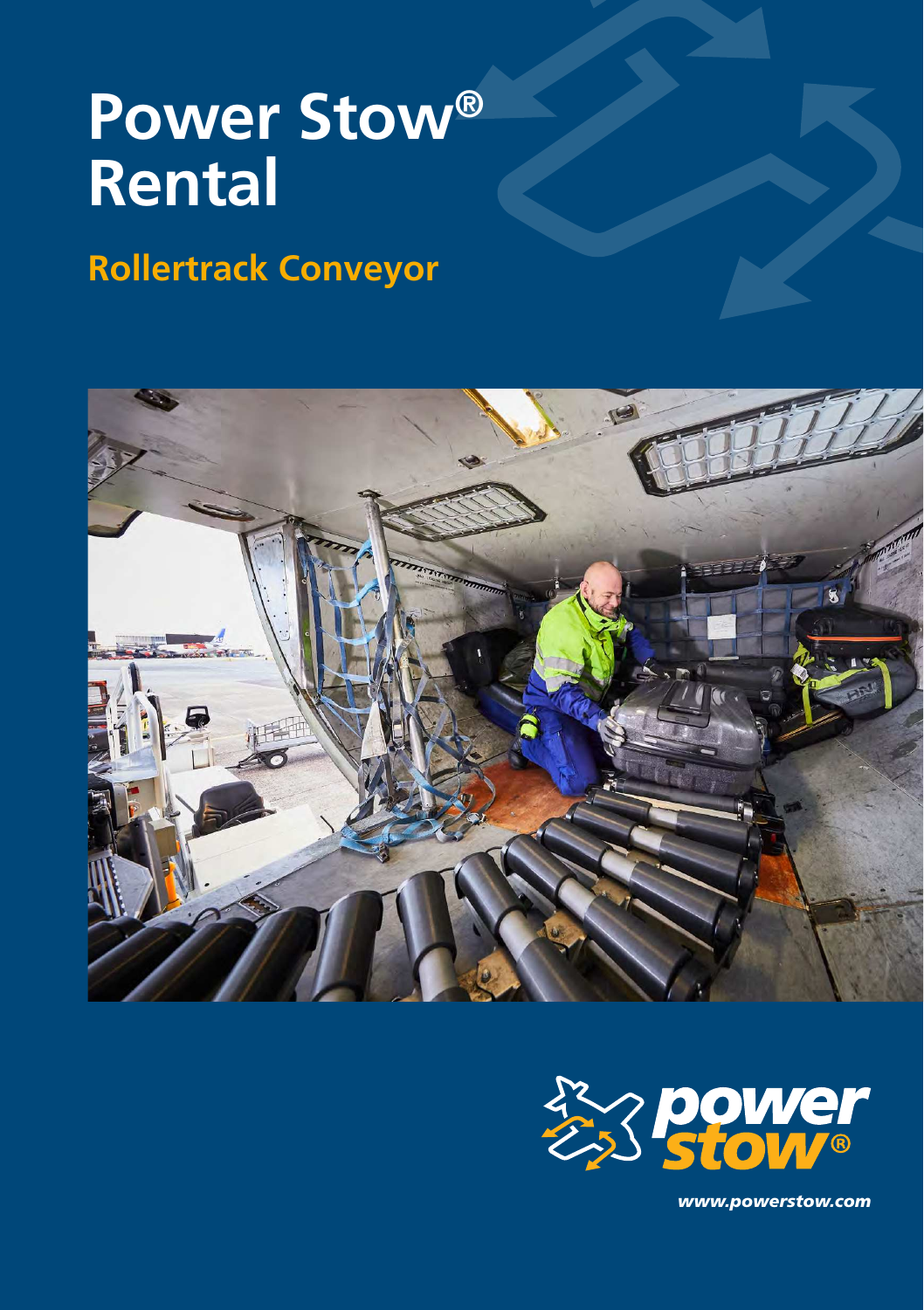## Gain greater flexibility with **Power Stow Rental**



At Power Stow our focus has always been to contribute to more efficient and cost-effective ground handling operations through more reliable and flexible loading and offloading of bulk baggage and cargo. We understand the pressure of a

dynamic and ever-changing ground handling environment.

That is why we offer flexible short- and long-term rental of our Power Stow Rollertrack Conveyor systems.

The Power Stow Rental Program offers airlines, ground handlers and airports full control of costs with flexible pricing and no capital outlay – yet full protection with rent-to-own options.

Gain access to the market's leading extendable belt loader with Power Stow Rental to enhance your performance and lower your operating costs!

Contact our Sales Team to discuss rental opportunities for your particular operation or read more at *www.powerstow.com/rental.*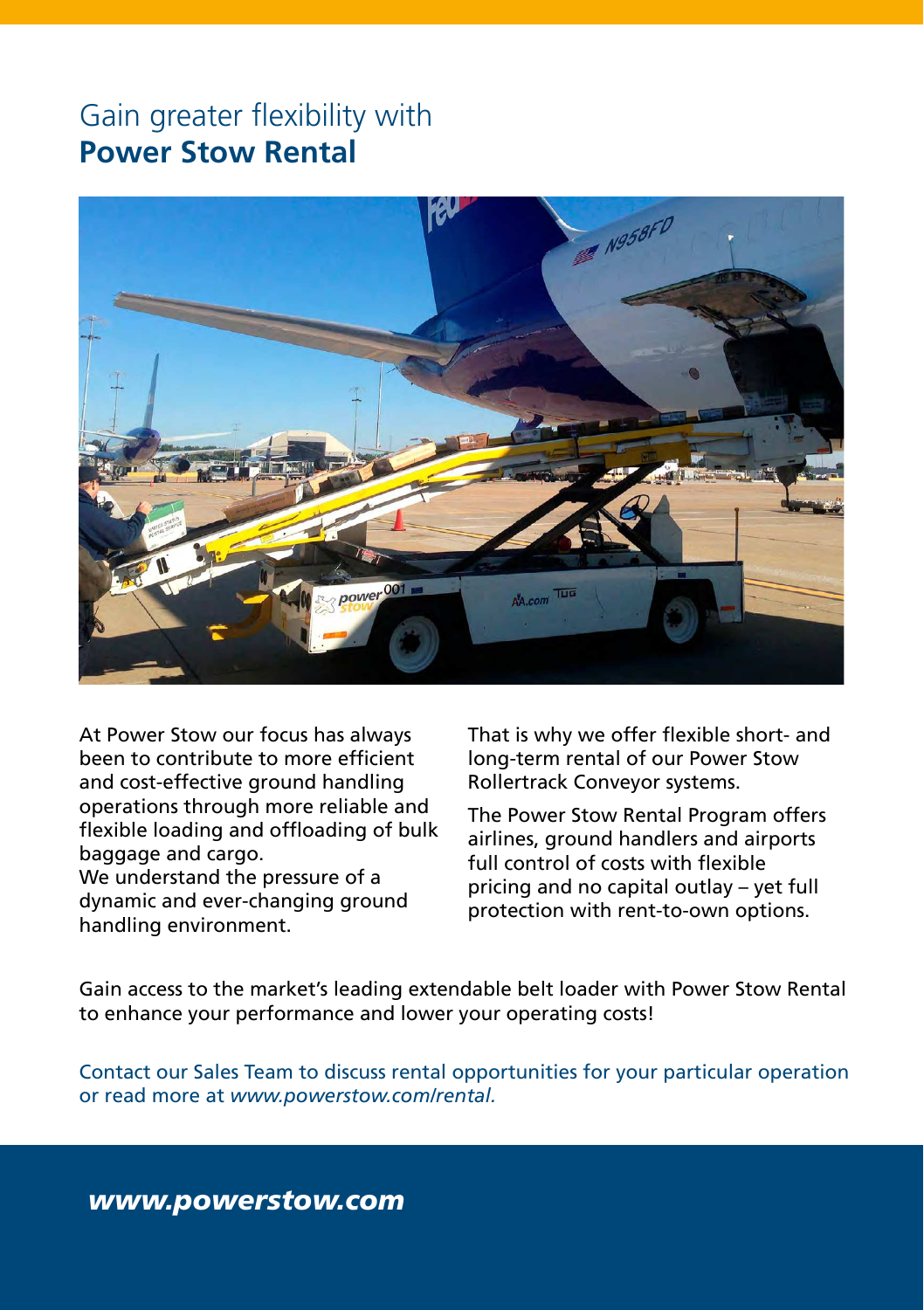## **Choose the most suitable rental solution for your ground handling operation:**

#### **Unlimited Rental:**

Fixed price without usage limits

- Medium- or long-term rental
- Unlimited usage
- Fixed price/month
- Purchase option (rent-to-own)

#### **Flexible Rental:**

Adjustable usage model

- Short-, medium or long-term rental
- From a six-month period
- Flexible, based on actual usage
- Purchase option (rent-to-own)

## **Take advantage of the many benefits offered by the Rollertack Conveyor:**

- 25% to 30% faster loading and unloading of baggage and cargo
- Facilitates social distancing procedures
- More than 50% reduction in injuries
- Reduces staff turnover
- Fewer aircraft and baggage damages
- Low total cost of ownership

Learn more at *[www.powerstow.com/rollertrack-conveyor](https://powerstow.com/rollertrack-conveyor/)*